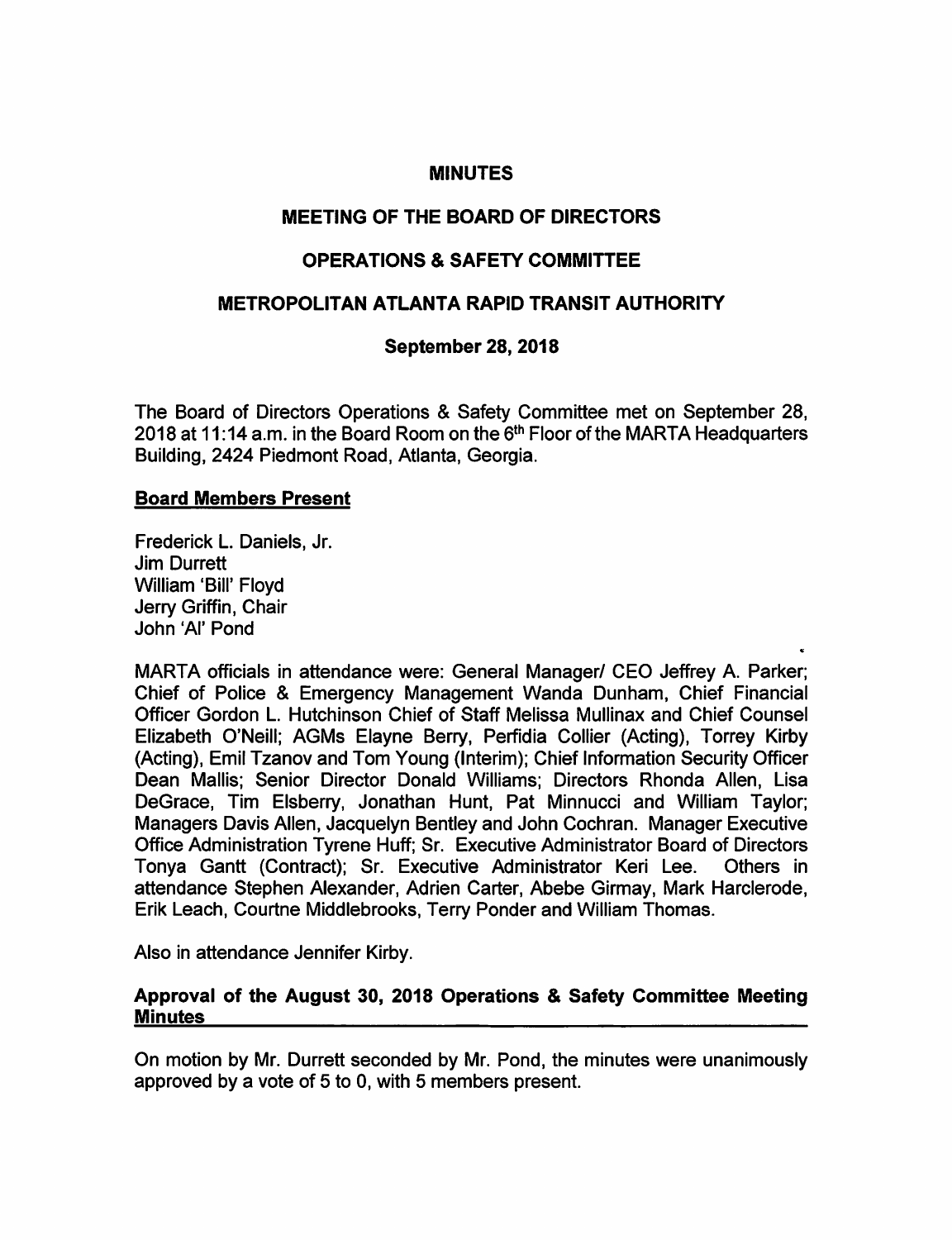### Operations & Safety Committee 9/28/18 Page 2

## Resolution Authorizing Award of a Contract for the Procurement of Preventative Maintenance and Repair Services for Bus Fire Suppression and Gas Detection. IFB 841132A

Mr. Taylor presented this resolution authorizing the General Manager/CEO or his delegate to enter into a Contract for the Procurement of Preventive Maintenance and Repair Services for Bus Fire Suppression and Gas Detection, IFB B41132A with CINTAS Fire Protection, Inc.

The procurement is being funded with Local Operating Funds (100%) from the approved Fiscal Year 2019 budget. Funds for the subsequent fiscal years will be included in the subsequent annual budgets.

Each MARTA bus is equipped with an on-board fire suppression system. In addition, ONG fueled buses are also equipped with a gas detection system. Both systems are critical safety items and require specific expertise to perform maintenance and repair. The selected certified contractor has a proven record of effective coordination, communication and compliance in maintaining these systems. Both systems require periodic preventive maintenance by a certified technician to maintain a state of good repair. The contractor performs these functions at MARTA facilities, which precludes buses from being taken out of service for preventive maintenance.

Mr. Floyd asked if there is a savings on the insurance policy.

Ms. O'Neill said MARTA is self-insured for the first five years.

Mr. Pond said he there is a strong sense that we struggle with procurement requirements. He suggested that MARTA simplify the procurement steps.

On motion by Mr. Durrett seconded by Mr. Pond, the resolution was unanimously approved by a vote of 5 to 0, with 5 members present.

# Resolution Authorizing Award of a Contract for the Procurement and Disposal of Bus Batteries. IFB B41545

Mr. Taylor presented this resolution authorizing the General Manager/CEO or his delegate to enter into a Contract for the Procurement and Disposal of Bus Batteries, IFB B41545, with Battery Distributors, Inc.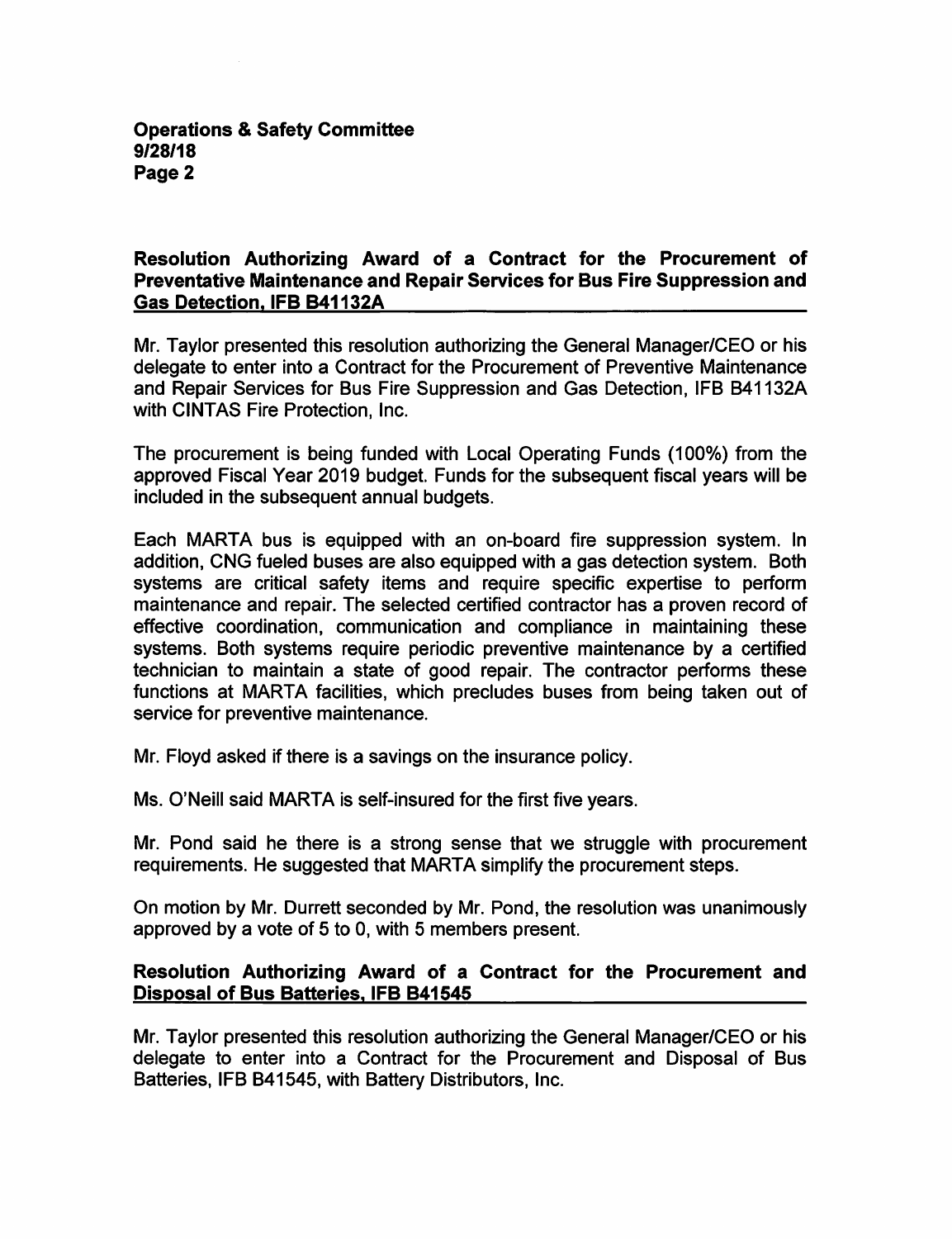### Operations & Safety Committee 9/28/18 Page 3

The procurement is being funded with Local Operating Funds (100%) from the approved Fiscal Year 2019 budget. Funds for the subsequent fiscal years will be included in the subsequent annual budgets. The average annual expenditure in the base years will be approximately \$445,040.

Each MARTA bus contains a minimum of two (2) and a maximum of four (4) automotive batteries. Traditionally, MARTA has utilized "flooded cell" batteries, which require periodic maintenance and refilling, especially during summer months. MARTA has determined through testing that the bus fleet will be changed over to newer technology, "Absorbed Glass Mat" (AGM) batteries, which require no maintenance and are less susceptible to elevated temperatures. New buses are being equipped with AGM batteries by the bus manufacturers and existing buses will be converted to AGM batteries during this contract duration. These batteries are required to both start and operate the bus. The Office of Bus Maintenance requires the Contractor to dispose of used batteries using industry standard practices.

On motion by Mr. Daniels seconded by Mr. Durrett, the resolution was unanimously approved by a vote of 5 to 0, with 5 members present.

# Resolution Authorizing Approval of the Fiscal Year 2019 Bus, Rail and Mobilitv Service Standards

Mr. Williams presented this resolution requesting approval from the MARTA Board of Directors for the FY 2019 Service Standards.

The MARTA Act requires that Service Standards for the Authority be adopted and published not later than 120 days after the end of each fiscal year. Additionally, any adjustments to the amounts to be charged for transportation service to the public will occur during the same 120 days.

Mr. Daniels noted that he read the entire report and have the following comments:

- We see 40' buses with 2-3 passengers. There are other transits using passenger vans and mobility vans instead. MARTA cannot continue using 40' buses with no one in them. This runs up huge expenses
- The DeKalb CEO and Commission have asked for more bus shelters in DeKalb County
- Regarding the Atlanta Streetcar, we should change the moniker on Streetcar and call it light rail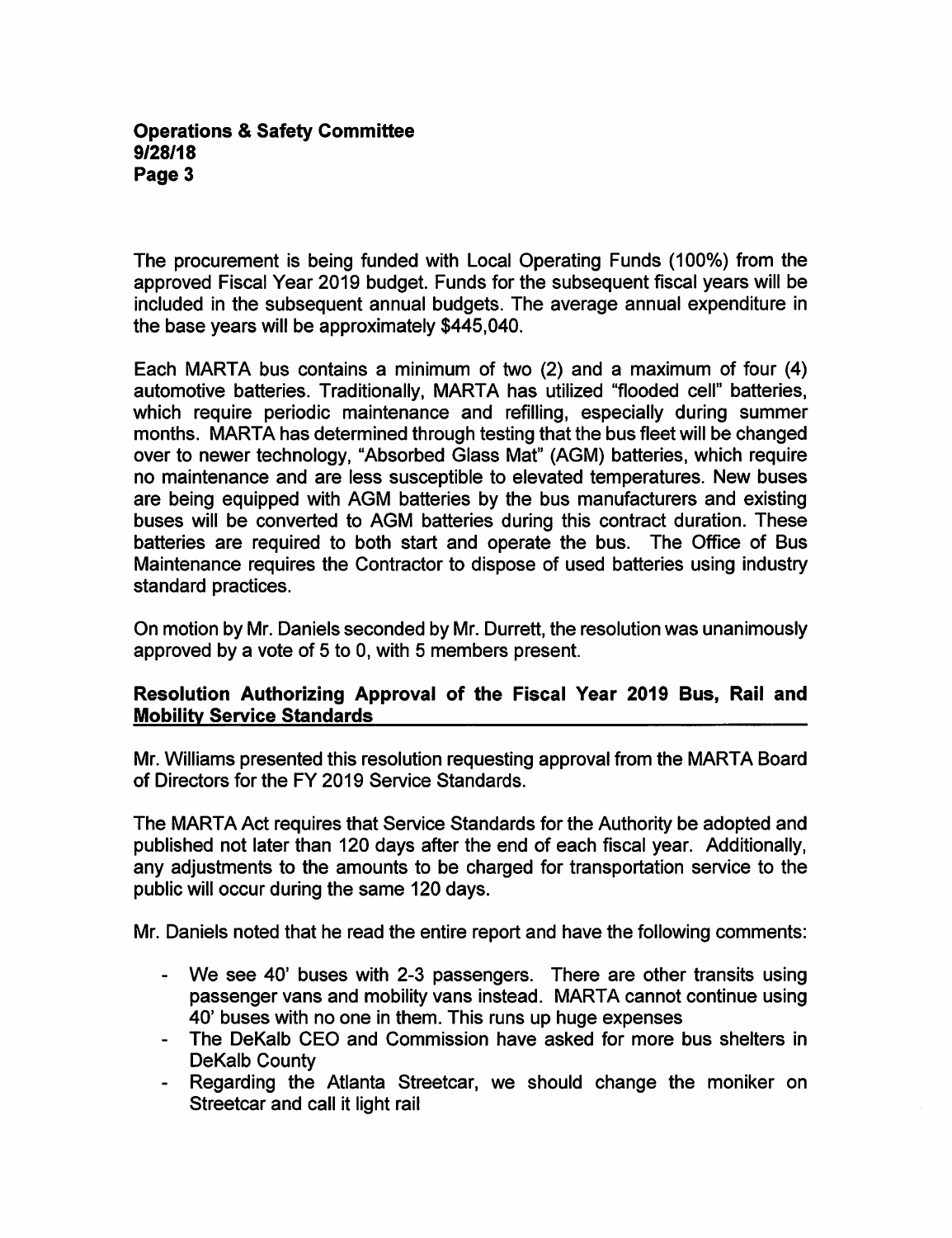On motion by Mr. Durrett seconded by Mr. Pond, the resolution was unanimously approved by a vote of 4 to 0, with 5 members present.

Mr. Daniels abstained.

# Resolution Authorizing Award of a Sole Source Contract for the Procurement of Hydraulic Passenger Elevator Installation at Oakland City Station, RFP P42633

Mr. Thomas presented this resolution authorizing the General Manager/CEO or his designee to enter into a Sole Source Contract for the Procurement of Hydraulic Passenger Elevator and Installation at Oakland City Rail Station, RFP P42633 with Schindler Elevator Corporation.

The procurement is being funded with Local Capital Funds (100%) from the approved Fiscal Year 2019 budget in the amount of \$548,787. Funds for subsequent fiscal years will be included in subsequent annual budgets as required.

New development on the Murphy Street side of the station now warrants the installation of the new elevator. ADA concerns dictate that this additional vertical transportation access is needed. The contract provides for installation of a new two-stop passenger elevator at Oakland City Station.

The installation will utilize an existing, vacant elevator hoist way that was included as part of the original design at Oakland City Station to address future needs. The hydraulic jack hole was originally drilled and sleeved with a PVC liner. The existing hole must be verified to be clear and plumb before the new PVC liner can be installed to properly seal the hole from water intrusion. There is a \$50,000 allowance included in the total cost of this contract for unforeseen issues related to the hydraulic jack hole. Funds not used from the allowance will not be charged to the project.

Mr. Durrett asked if the request came from the community.

Mr. Thomas said it was brought up by Councilmember Joyce Sheperd.

Mr. Floyd asked if the elevator is within the fare gates.

Mr. Thomas responded they were.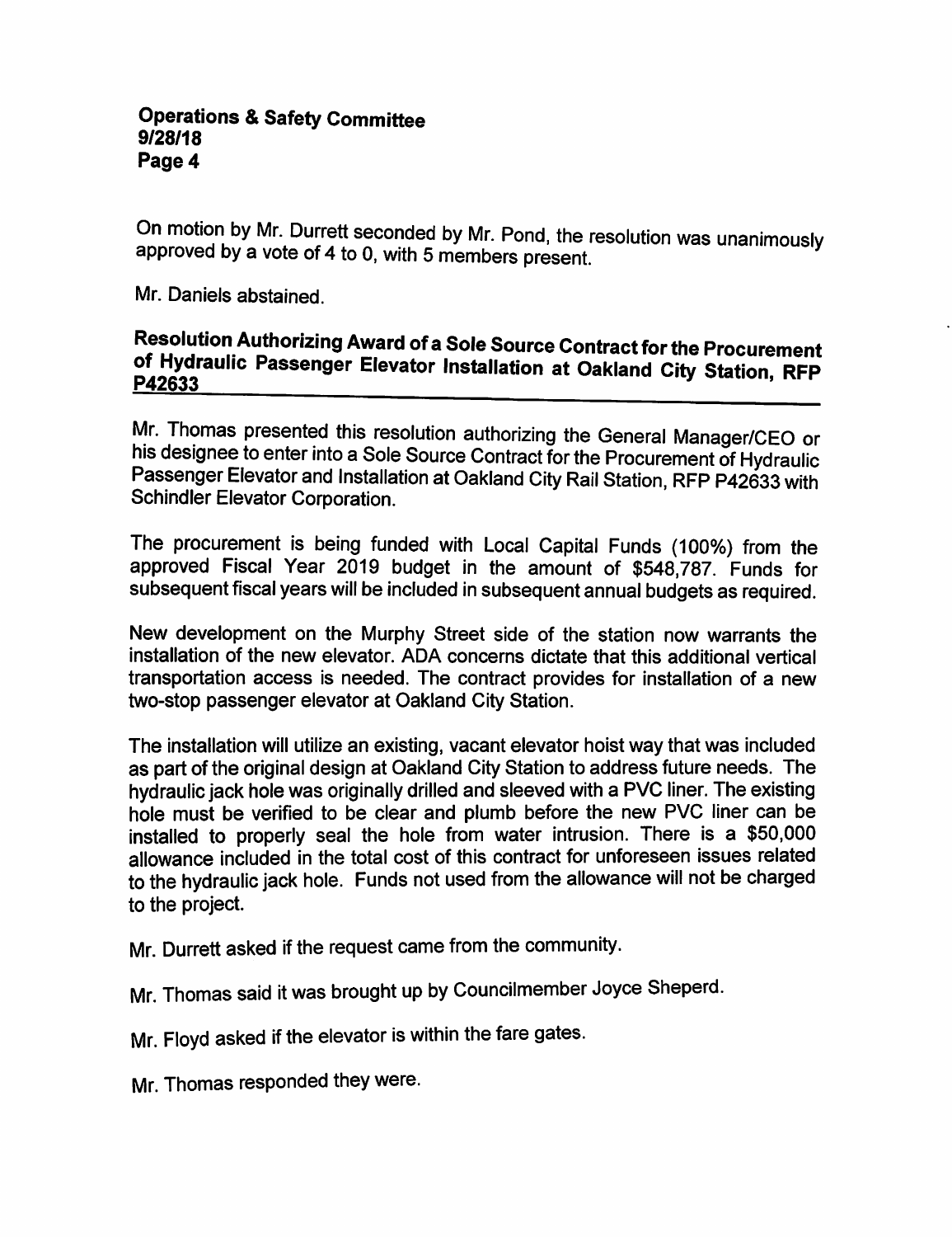On motion by Mr. Durrett seconded by Mr. Pond, the resolution was unanimously approved by a vote of 4 to 0, with 4 members present.

## Resolution Authorizing Award of a Contract for Track Renovation Phase iV, CP B31586

Mr. Elsberry presented this resolution authorizing the General Manager/CEO or his delegate to enter into a contract for Track Renovation Phase IV, CPB B31586 with Railworks Track Systems, Inc.

This procurement is being funded with Local Operating Funds and Federal Funds from the approved Fiscal Year 2019 budget. This procurement is being funded with Local Operating Funds and Federal Funds from the approved Fiscal Year 2019 budget. Funds for subsequent fiscal years will be included in the subsequent annual budgets.

MARTA maintains its track infrastructure in accordance with FRA, APTA and MARTA Track Standards. Continuous train traffic wears the track components requiring rehabilitation or replacement. Along with the aforementioned standards, automated track geometry, ultrasonic rail, rail profile and electronic ride quality inspections are performed to ensure system safety and provide data for capital planning. It is imperative that MARTA maintain the track components in a state of good repair to ensure safety to our patrons, employees and surrounding communities.

This is the fourth project in our Track Renovation Program. Track Renovation Phase I 9TR-I) was focused primarily on concrete crosstie replacement. TR-II was a combination of rail and switch replacement. TR-III was a continuation of rail and switch components that were not replaced in TR-II plus switch tie replacement in the Avondale and South Yards.

The scope of Track Renovation Phase IV (TR-IV) includes the replacement of approximately 50,000 rail fasteners, 190,000 feet of running rail, steel ties and fasteners in 20 ballasted turnouts and 3 ballasted double-crossovers, switch steel and fasteners in 14 direct fixation turnouts and 3 direct fixation double crossovers, 26,000 concrete ties, 8 hi-rail access points and 29 bumping posts.

Mr. Durrett asked where are the Federal funds coming from.

Mr. Elsberry said the FTA. It is formula money.